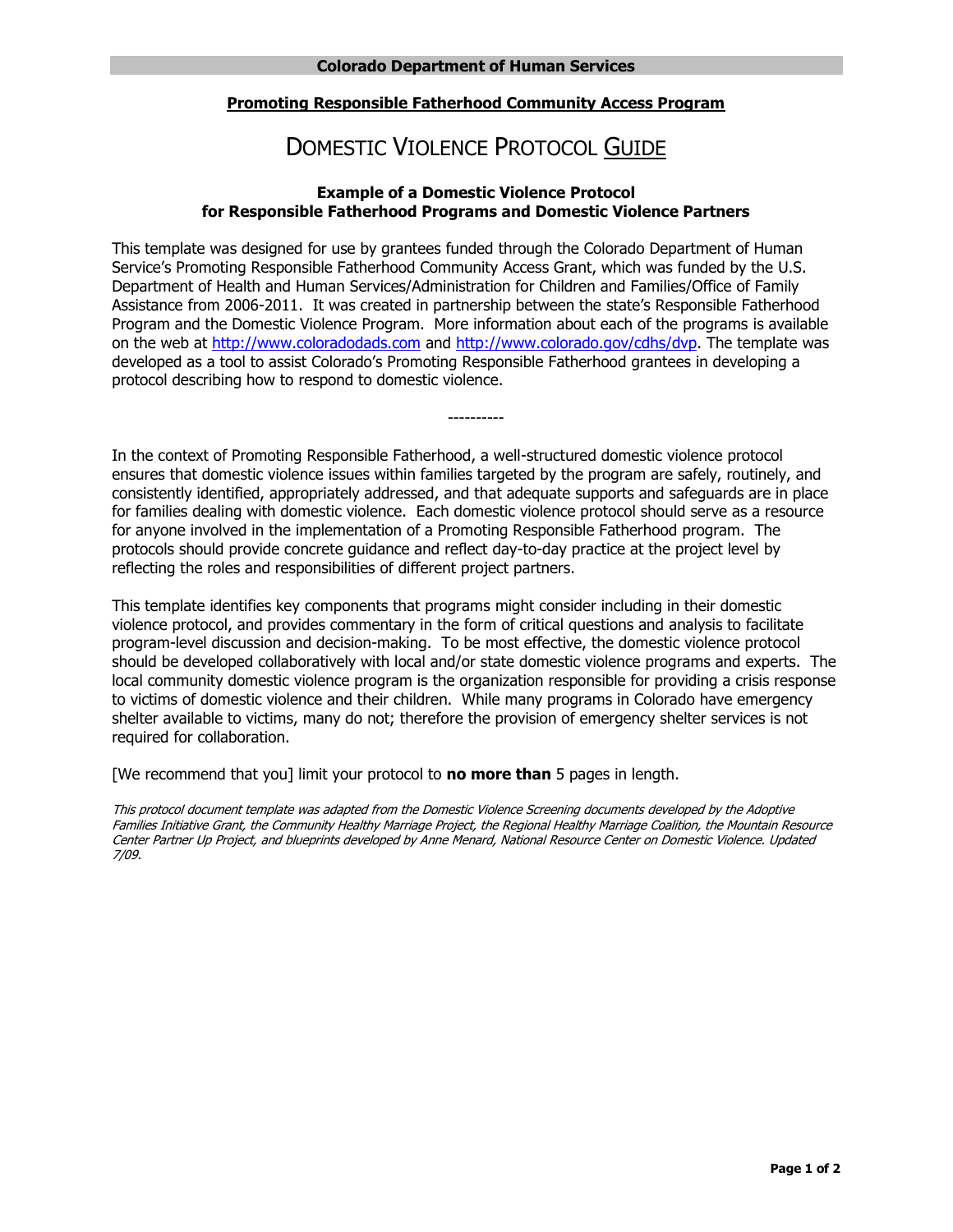# **Promoting Responsible Fatherhood Community Access Program**

# DOMESTIC VIOLENCE PROTOCOL TEMPLATE

# **Domestic Violence Protocol**

## Grantee:

# Grantee:<br><NAME OF FATHERHOOD PROGRAM>

## **List of Key Project Partners:**

 Discussion – This area of the domestic violence protocol should list key partners involved in the Promoting Responsible Fatherhood Project and a lead person for each partner, including contact domestic violence organization in this area**,** and must attach a letter from the domestic violence organization documenting their involvement in the development of the domestic violence protocol. The domestic violence organization must be a community-based program (non-governmental) that provides information. Key partners include community organizations providing support to the program through referrals, resources, networking, training or other areas. Key partners may include organizations that wrote letters of support for the initial grant. Fatherhood programs are required to list at least one services directly to victims of violence and their children. Fatherhood programs may also want to consider developing a relationship with a state-certified batterer treatment program in addition to the domestic violence program.

## **Description of Promoting Responsible Fatherhood Project:**

 Discussion – In this section of the domestic violence protocol, a concise description of the Promoting Responsible Fatherhood Program should be included to provide a context for the domestic violence response. What are the characteristics of the communities and families being targeted by the project? What types of services are offered to fathers (duration, frequency, curricula used, settings, etc...)?

#### **Mission of Promoting Responsible Fatherhood Project:**

 Discussion – The mission of the fatherhood program may be the overall grantee's mission or it may need to be tailored to the specific services funded through this grant. What is your fatherhood program ultimately hoping to accomplish?

#### **Scope and Purpose of Protocol:**

 Discussion – The scope and purpose of the protocol should highlight the role of the protocol within the fatherhood program. An example is included below:

 **<NAME OF FATHERHOOD PROGRAM>** are safely, routinely, and consistently identified. **<NAME OF FATHERHOOD PROGRAM>** staff will make every effort to ensure that domestic violence issues are appropriately addressed including, but not limited to, screening and referrals to other community resources. **<NAME OF FATHERHOOD PROGRAM>** will actively work with **<NAME OF LOCAL DOMESTIC VIOLENCE PROGRAM>** to learn about the scope of the problem of domestic violence in the community, dynamics of domestic violence offenders and victims, the services offered by the domestic violence program, and current efforts underway to respond to and prevent domestic violence. This protocol is designed to ensure that domestic violence issues for fathers who receive services from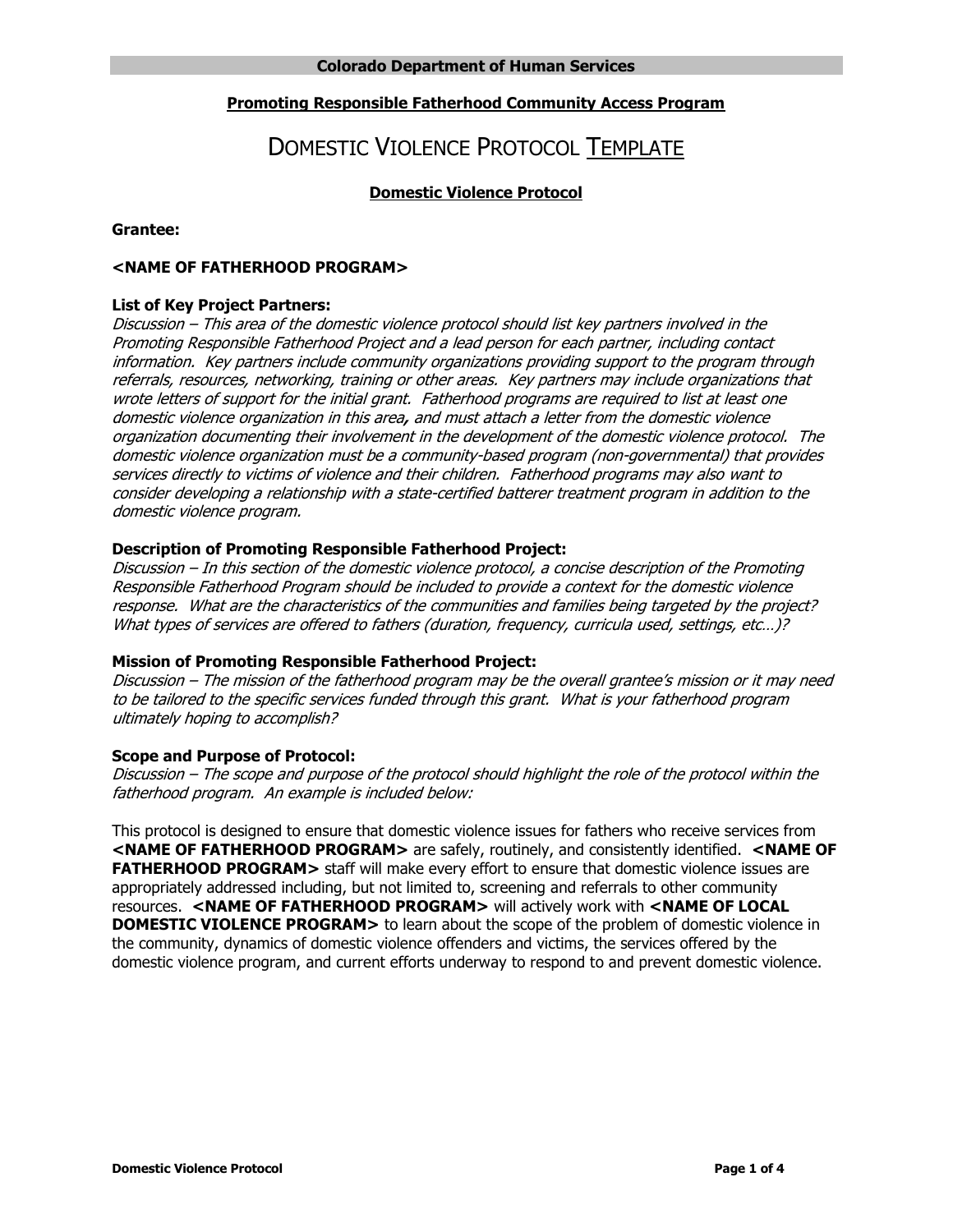## **Underlying Principles and Shared Values:**

 Discussion – This section of the protocol, and the discussion among partners that it prompts, can be very responsible fatherhood and domestic violence fields. It asks a simple but important question: What are local domestic violence program in their community to develop these statements. Some examples of helpful in identifying shared principles and values and building trust between those working in the the shared values that guide your work together? Fatherhood programs should work closely with the value statements are included below. Fatherhood and domestic violence programs should select those that are most relevant to them, their organizational mission, and/or develop other value statements pertinent to the community needs.

- **<NAME OF FATHERHOOD PROGRAM>** and **<NAME OF LOCAL DOMESTIC VIOLENCE PROGRAM>** recognize that domestic violence is a complex, serious and pervasive problem throughout our community. The use of physical, sexual, verbal, and emotional violence as well as the use of power and control in an intimate relationship undermines the development of responsible fatherhood and healthy relationships.
- **<NAME OF PROGRAM>** and **<NAME OF LOCAL DOMESTIC VIOLENCE PROGRAM>** will ensure that their staff and volunteers convey a strong message to the community and program participants that violence, abusive or coercive behavior is unacceptable in any situation including intimate relationships and that violence is never an appropriate response to conflict.
- **<NAME OF PROGRAM>** and **<NAME OF LOCAL DOMESTIC VIOLENCE PROGRAM>** will being of fathers, mothers, and children. provide services to fathers in a manner that is consistent with promoting the safety and well
- **<NAME OF PROGRAM>** and **<NAME OF LOCAL DOMESTIC VIOLENCE PROGRAM>**  believe that all people are entitled to the right to live free from violence or threat of violence from victims and perpetrators, with victim safety being a key priority. current or former partners. To end the cycle of domestic violence, services must be provided to
- **<NAME OF PROGRAM>** and **<NAME OF LOCAL DOMESTIC VIOLENCE PROGRAM>** will take care not to disparage or compromise the efforts and successes of single parents.
- **<NAME OF PROGRAM>** and **<NAME OF LOCAL DOMESTIC VIOLENCE PROGRAM>**  recognize the diversity of the community and the importance of providing culturally appropriate approaches to supporting the development of responsible fatherhood and healthy relationships in families. Cultural competency is critical to understanding families and their relationships, and to providing services and supports that are meaningful and relevant. We will respect the unique cultural identities, experiences, and circumstances of individuals, couples and families.
- **<NAME OF PROGRAM>** and **<NAME OF LOCAL DOMESTIC VIOLENCE PROGRAM>**  recognize that promoting the development of healthy relationships with children and intimate partners includes the premise that "it's only healthy if it's safe."
- **<NAME OF PROGRAM>** and **<NAME OF LOCAL DOMESTIC VIOLENCE PROGRAM>**  believe that individuals in healthy relationships do not engage in violent, abusive, or coercive behavior.
- **<NAME OF PROGRAM>** and **<NAME OF LOCAL DOMESTIC VIOLENCE PROGRAM>** will make every effort to ensure that disclosures of abuse remain confidential, except in circumstances prescribed by law, professional standards or ethical protocol.
- **<NAME OF PROGRAM>** and **<NAME OF LOCAL DOMESTIC VIOLENCE PROGRAM>** will conduct effective screening and assessment for domestic violence in a consistent and diligent manner, assuring that both screening and assessment are implemented by staff who have been well trained.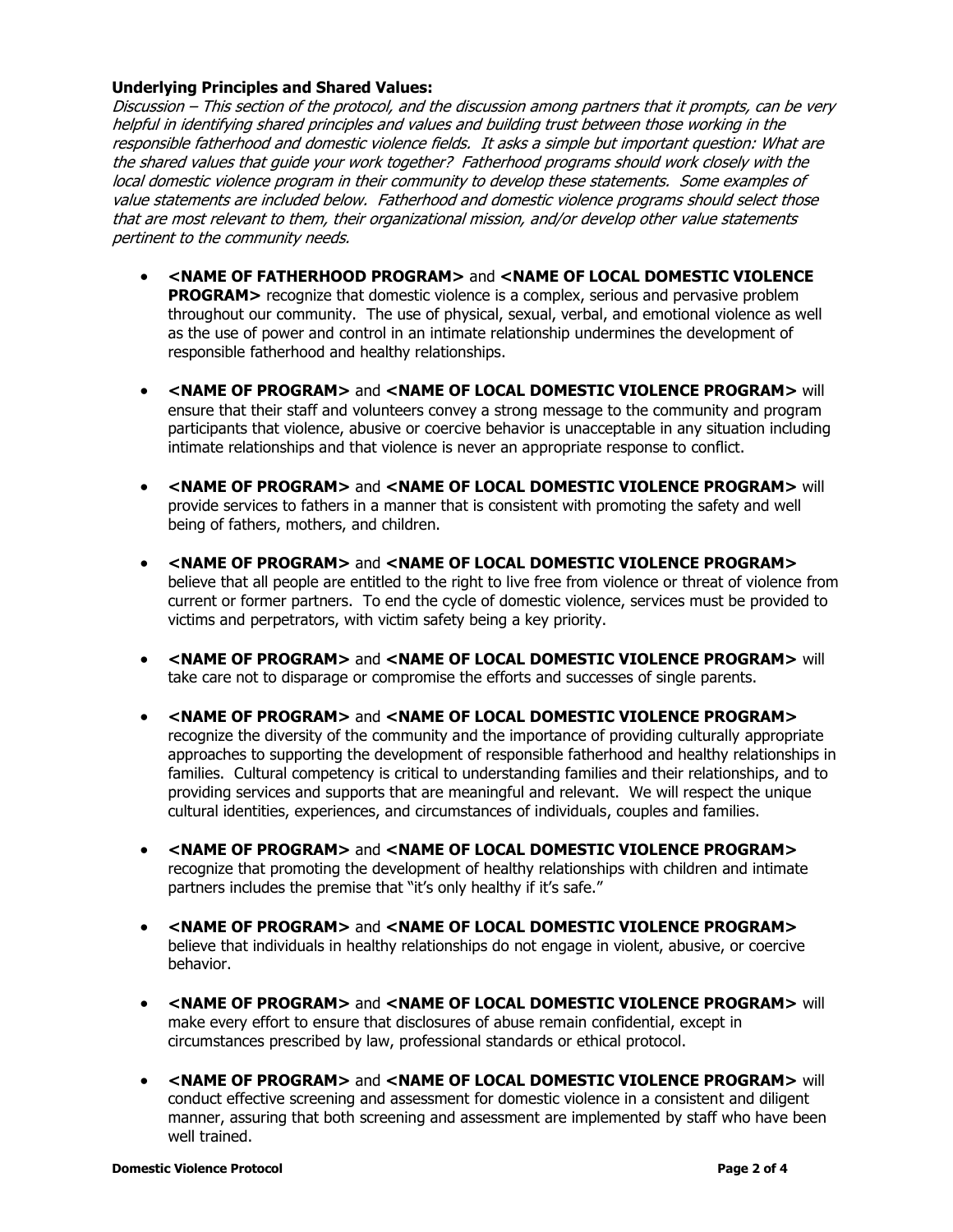- **<NAME OF PROGRAM>** and **<NAME OF LOCAL DOMESTIC VIOLENCE PROGRAM>** 
	- prescribe to current research and experiential evidence that domestic violence is most typically a problem involving a male abusing a female partner. All screening and assessment processes and procedures will reflect this evidence, but will be mindful of circumstances involving male victims and female perpetrators.

## **Definition of Domestic Violence:**

 Discussion – it is important for each responsible fatherhood program to define how domestic violence is such as "intimate partner violence," are often defined in different ways. To be clear, a common reflected in the domestic violence protocol. Additionally, responsible fatherhood programs may also want defined for purposes of its domestic violence protocol. The term "domestic violence" and related terms understanding of what constitutes domestic violence should be built among the project partners and to include some indicators of the prevalence of domestic violence in the community targeted by the fatherhood program and statements reflecting the community's commitment to address it.

## Example:

 used against an intimate partner. Domestic violence often involves the use of a combination of tactics aimed at establishing and maintaining control of one partner over the other." For the purposes of this fatherhood program, the term "domestic violence" describes a pattern of abuse and coercive behaviors, including physical, sexual, and psychological abuse as well as economic coercion

## **Screening for Domestic Violence:**

 Discussion – this section of the protocol should highlight how the fatherhood program and domestic violence program will review and evaluate the screening procedures and the document(s) used to screen potential participants.

## **Information Provided to All Referring Partners:**

 Discussion – many fatherhood programs are relying on referrals from other community or faith-based partners about the fatherhood programs, including clear statements in all materials describing the fatherhood program and in any presentations about the program, clarifying the following: organizations or institutions, including religious leaders, county departments of human/social services and others. The Domestic Violence Protocol should describe the steps that will be taken to inform referring

- 1) The fatherhood program is not a domestic violence intervention program:
- 2) Alternative community services exist for families with current domestic violence issues; and
- 3) The fatherhood program can assist community partners in determining what constitutes appropriate and inappropriate referrals.

 Depending on the depth of involvement in the referring partners, the protocol may need to include information on how each referring partner assesses clients for domestic violence. Additionally, it may be helpful to document in this section how or if referring partners will receive domestic violence training. Be sure to carefully spell out the role of each referring partner.

# **Responding to Disclosures of Abuse:**

 Discussion – when disclosures of domestic violence occur as a result of screening or at any point during participation in a responsible fatherhood program, an appropriate response must follow. This section of the domestic violence protocol should describe both how decisions related to participation in responsible fatherhood activities will be made when domestic violence has been disclosed or detected, and how referrals to domestic violence services will be made. Some responsible fatherhood programs may elect to specifically identify in their protocol when they will elect not to provide parenting/couples education to a particular client. Some fatherhood programs may be dealing with the issue of domestic violence effectively, while others will feel more comfortable referring to an outside agency.

#### Example:

Client may not participate in the parenting/couples education program due to one of the following circumstances: